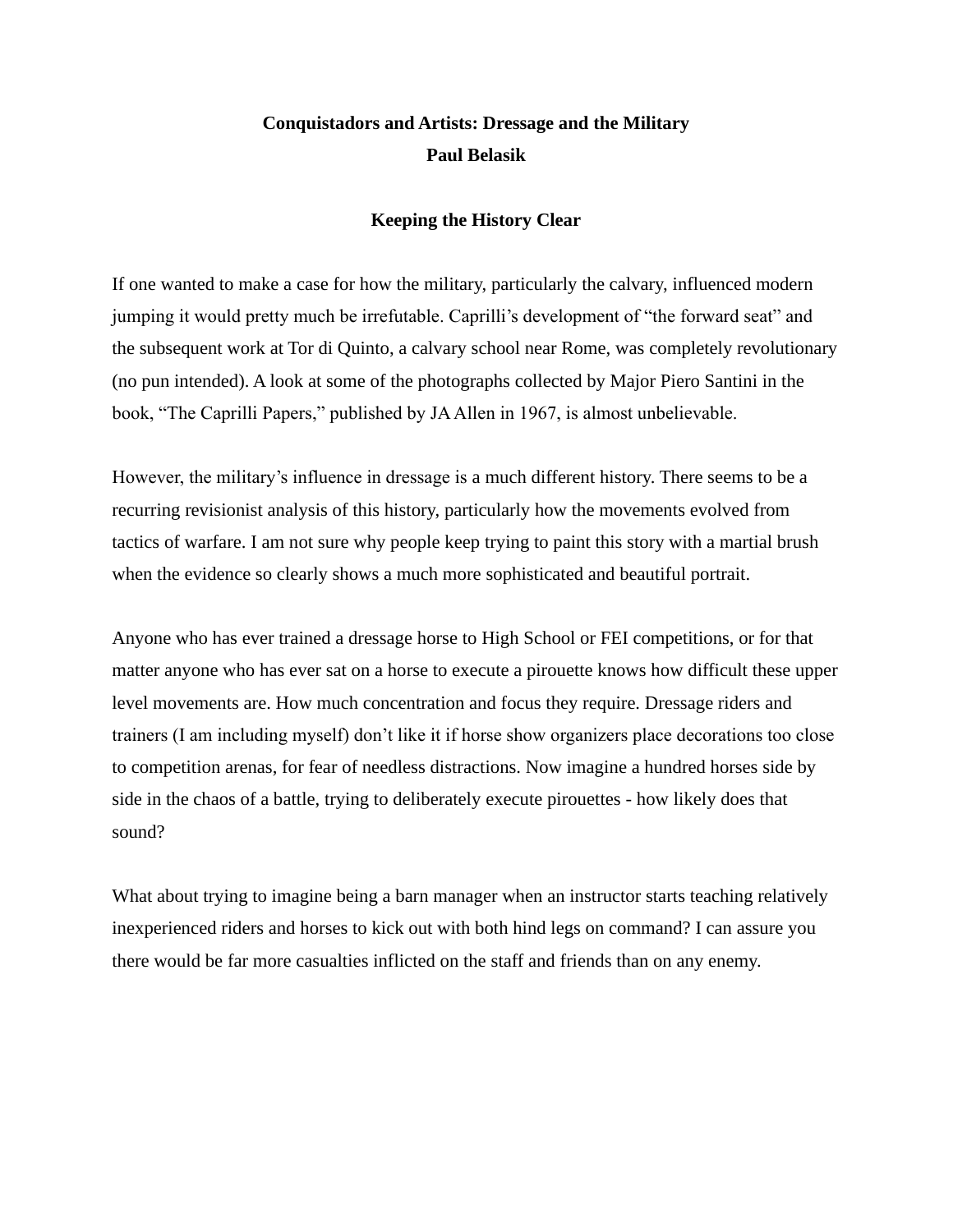In 1609, Thomas Blundeville warned against teaching the capriole and corvettis to horses of service, claiming that such horses "forget their necessary feats in times of need, and were apt to fal a hopping and dancing up and down in place" (Tobey, Rules of Riding*).*

"The introduction of firearms to warfare in the mid sixteenth century also precipitated new calvary tactics, including the often used caracole, in which lines of armed horsemen



trotted forward in synchronization, firing their weapons. "The caracole required neither an expensive horse nor one with intense training in the manege," wrote Elizabeth Tobey in the introduction to her translation of Frederico Grisone's *The Rules of Riding*.

We don't really have to imagine more scenarios, because we have eyewitness accounts of war on horseback like Vladimir Littauer's detailed book, *Russian Hussar*, where he talks about the drills and endless formations in charges riding side by side. If there was any manege training, it was for elite officers, and it did not filter down into any practical battle strategies.

Why does this linking of dressage to the military and military movements persist, and to this day sometimes overpower the well-documented artistic evolution of dressage? I think there are a few reasons. One is perhaps the oldest book people credit to dressage training: Xenophon's *On Horsemanship*. It is not deep in dressage technique, and to me has a lot of art talk. However, Xenophon was a Greek general, and this association is enough to make a strong psychic connection for many people, especially if they have not read his book. Another far more important reason is that with the mechanization of warfare, the Calvary became extinct. My old friend and mentor Henri van Schaik (who himself won a silver medal in the Olympics in 1936) told me, "these guys were all out of work; they loved riding and horses, so they invented competitions." They made rules for them. They invented tests. They controlled governing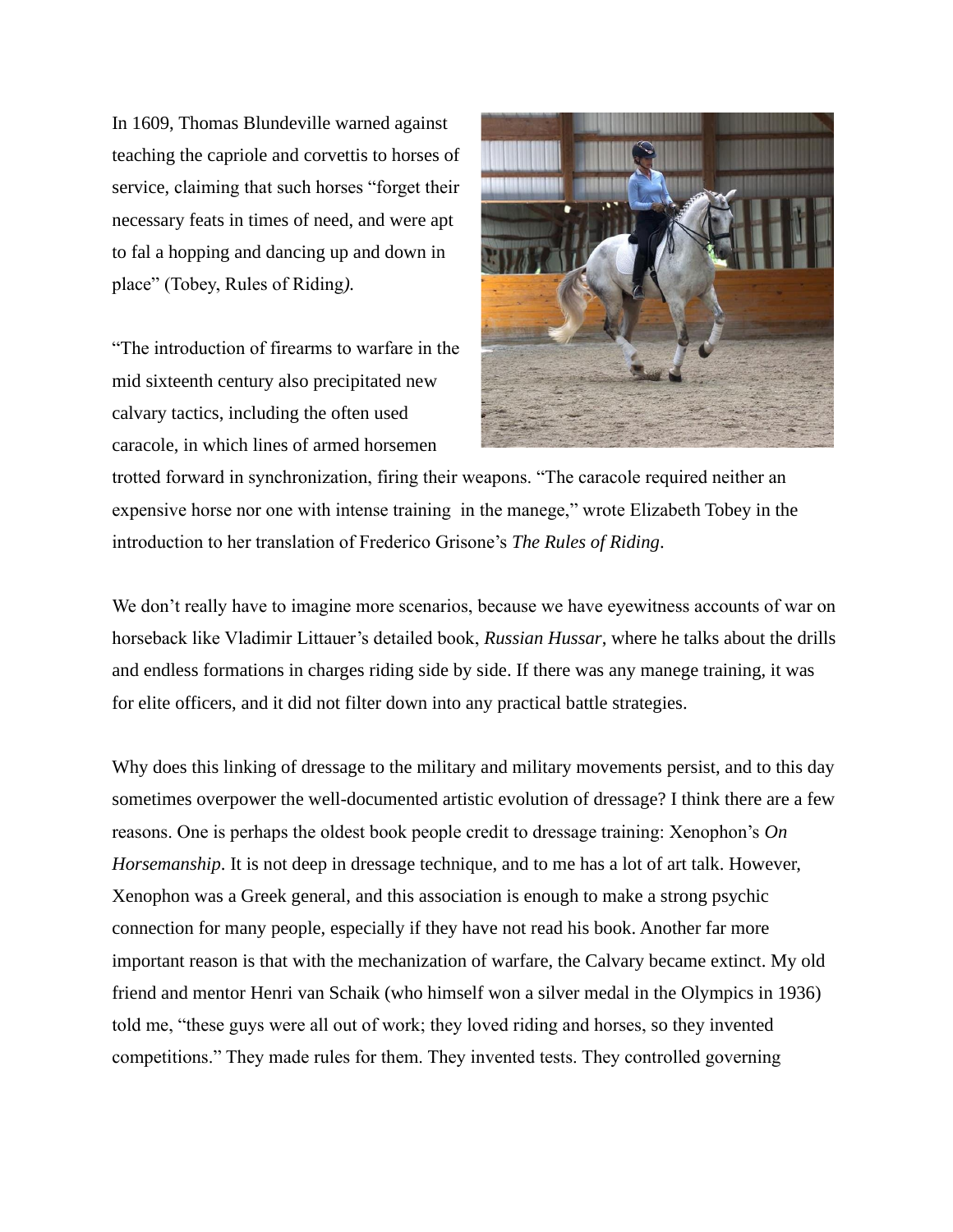organizations. They capitalized on their worldwide networking. If you look at the roster of competitions at the early horse shows, you see it is almost exclusively military men.

The strong association of dressage and the military only became more bolstered by events like the American Army saving the Lipizanners for the Spanish Riding School during the Second World War, with popular movies glorifying it.

## **Correlation is Not Causation**

The provenance of dressage being guided by artistic forces is overwhelming. It is quite complete, with hard evidence from literature, illustrations, sculpture, and paintings. For me, the genesis of modern dressage is in the Renaissance, not after the World Wars, particularly in the 1500's in and around Naples, Italy,. There the forces of the Renaissance met the Iberian horses as Italy was ruled by Spain. Grisone, Fiaschi, and Pignatelli all had schools where noblemen from all over Europe came to train. Antoine de Pluvinel, who became the master of training for France's King Louis XIII, trained with Pignatelli. There were many others. These men were not soldiers.



"In the 16th century, learning how to ride for arts sake had become part of the training of young noblemen and courts throughout Europe became the centers for classical riding" (Tobey, Rules of Riding)*.*

Although many of these men had military connections, the influencers were artists. The first horse ballets and human ballets originate at the same time. Many of these courtly

grandfathers of dressage wrote books to codify their teachings, often with elaborate engravings to describe exercises and movements. Later, in the 1700's when Gueriniere is acclaimed for inventing the shoulder-in, he gives credit to his predecessor, William Cavendish, Duke of Newcastle. (Gueriniere was an officer at the court of the Duchess of Orleans, but was famous for